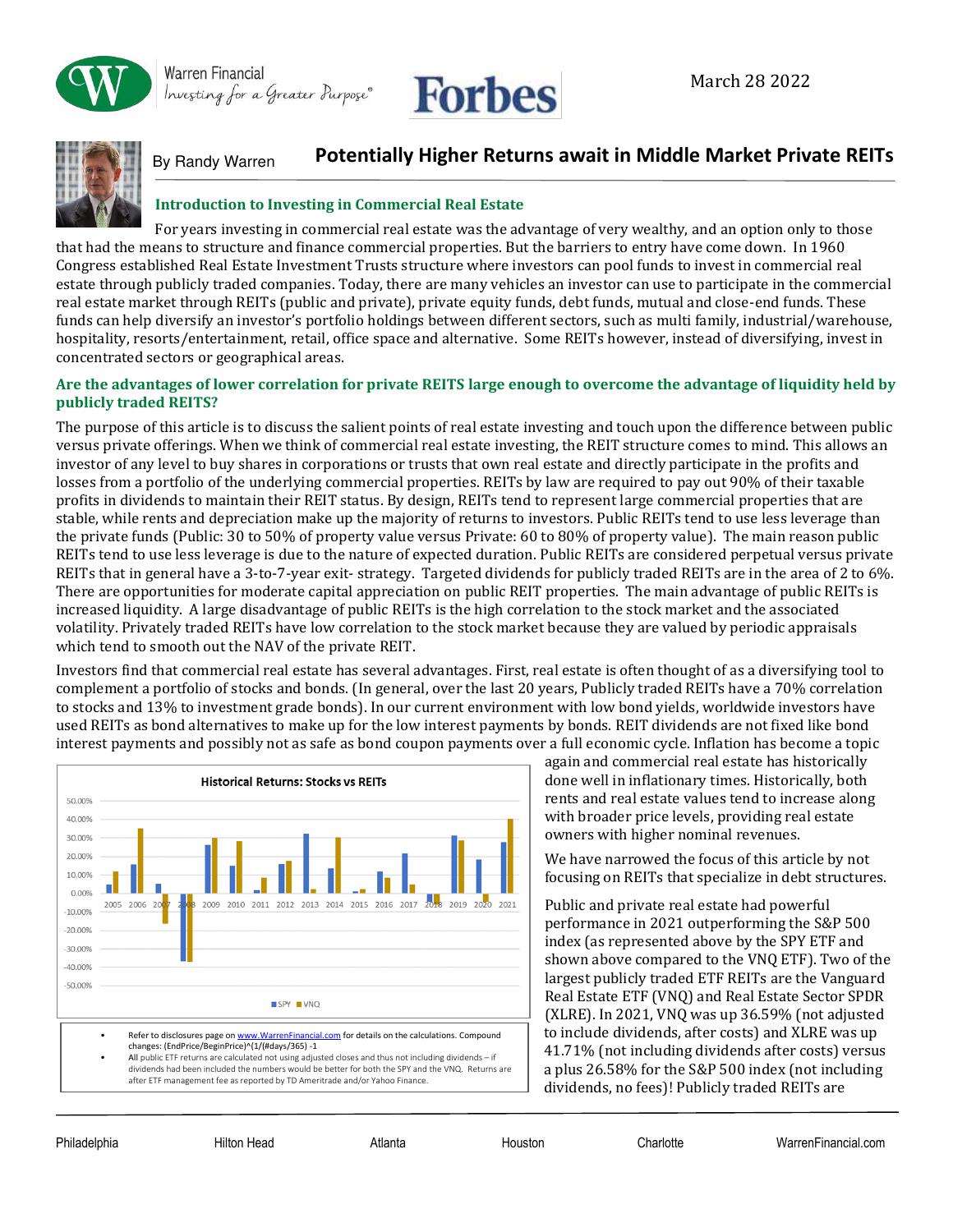



usually benchmarked to the FTSE NAREIT (FNAR) while the private real estate sector is benchmarked against the NCREIF (ODCE). But due to the diverse strategies employed by private real estate investments, it is hard to lump them all together. Public listed REITs trade on the major public stock exchanges and are the most liquid form of real estate investing. The tradeoff for this liquidity is increased share price volatility, especially over abbreviated time frames. During any given year, there is a high correlation between publicly traded REITs and the overall stock market. This correlation of publicly trade REITs and equities may not leave investors as diversified as they think versus private REITs and private equity real estate.

The relatively high public REIT to stock market correlation is exacerbated during sharp market pullbacks. In 2020 during the pandemic public REIT ETFs were down (VNQ at its lowest point was down -35.32% and down -7.95% for the year and XLRE was down -29.45% and down -5.04% for the year). Even on the up side, the recovery in commercial real estate has been similar to the US economy; slightly uneven as those tied to tech (data centers, cell towers, industrial and infrastructure) have risen sharply, while sectors such as hospitality, office retail health care have lagged significantly.

#### **Benefits of Private REITs**

Besides the private REIT structure, other private real estate investment structures include closed end, mutual funds, and private equity funds. Private Equity funds are structured differently than REITs or mutual and closed end funds. Private Equity funds usually are limited partnerships and investors must be accredited according to SEC rules. Both private equity and private REIT investments are passive, where you have a management team to make the decisions and effectively run the properties. Private Equity partnerships are also different from REITs in that there are fewer investors and minimum investments tend to be higher. This is an area where we see active endowment, pensions and high net worth investors because with less liquidity, returns have to be enhanced. The argument can be made that private equity funds tend to be a better diversifying tool than publicly traded REITs, as indicated by the chart#2 below.

Private Equity funds can be more flexible in their underlying investments which can be more concentrated, and their partnerships may contain fewer properties than the publicly traded REITs. Although private equity funds invest in large institutional properties that generate cash flow, they also have the option to invest in "Opportunistic" and "Value Add" projects. "Opportunistic" is a term used to describe a ground up construction project that will produce little revenue for the first 2 to 3 years. With "Value Add", the fund will go in and upgrade/renovate existing property. The "Value Add" investment structures tend to generate less income since there may be vacancies depending on the scope of the projects. Target returns in private equity funds tend to be 12-24% which is much different than the REIT scenario with dividends and appreciation targets of 7 to 11%. In Private Equity Funds the management is using expertise in finding misprice properties, areas with high barriers to entry, and areas that are economically changing. Since it is a partnership, management invests alongside the limited partners



which implies that managements' interests are better aligned with investors' interests.

The so-called "middle market" (usually under fifty million dollars) can provide investors with unique opportunities that would be too small for the large REITS. Because these opportunities are smaller, there are more inefficiencies and less lending dollars available. Due to their positioning, Middle Market opportunities may provide higher returns to investors. Middle Market opportunities also tend to have an exit strategy of 3 to 7 years. As each property is sold, the investors realize their returns. Also, from a tax point-of-view the returns are usually long-term capital gains. Alternatively, the REIT structure dividends are taxed as ordinary income. Investors in both REITs and Private equity have the ability to use the Qualified Business deduction on 20% of dividends in accordance with the TCJA act. from 2017.